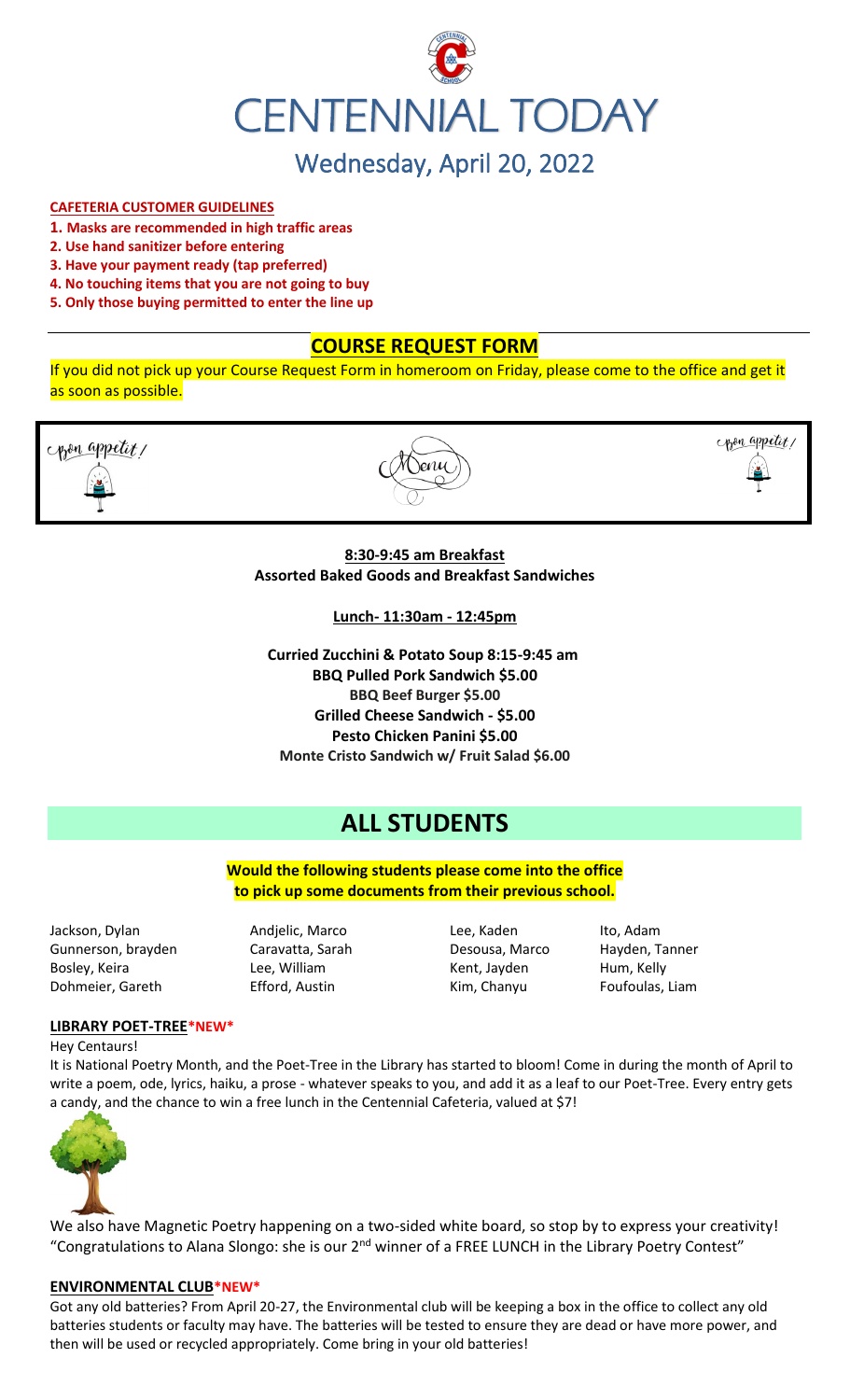## **THEATRE PRODUCTION AND MUSICAL THEATRE \*NEW\***

Anyone interested in working on set design, props, costumes, programs, sound, and lights for musical theatre next year please meet in the theatre after school on Wednesday for an information session. See Ms. Hipditch for details.

# **ARE YOU IN GRADE 11? – CONSIDERING UBC IN FALL 2023?**

Now is a good time to review the Personal Profile requirements and questions: [https://you.ubc.ca/applying-ubc/how-to](https://you.ubc.ca/applying-ubc/how-to-apply/personal-profile)[apply/personal-profile](https://you.ubc.ca/applying-ubc/how-to-apply/personal-profile)

Check out UBC with a self-guided [virtual tour.](https://you.ubc.ca/tours-info-sessions/virtual-tour/)

### **RAMADAN MUBARAK**

"Ramadan Mubarak to all our students and staff celebrating this month! If you'd like to learn more about the holiday, please see the bulletin board outside of the LEC/Skill Development rooms."

#### **UBC FUTURE GLOBAL LEADERS 2022 – Extended learning opportunities 78% and up**

**Summer and fall programs -tuition based: <https://extendedlearning.ubc.ca/programs/future-global-leaders>**

#### **ECUAD (EMILY CARR UNIVERSITY) SUMMER INSTITUTE FOR TEENS**

[Summer Institute for Teens,](https://www.ecuad.ca/academics/teen-programs/summer-institute-for-teens) a pre-university program for **students ages 16-18** (or who just finished Grade 10) that runs on campus **July 5-30, 2021 (9.00am – 4.00pm, on ECUAD campus)**. Tuition fees apply. This year, we are offering students a choice of 11 studios in a range of disciplines, including Communication Design, UX Design, Creative Coding, Game Design and Filmmaking. Visit the website link for more details.

#### **COQUITLAM SCIENCE EXPO IS BACK!**

SD43 students can show off their science skills at Coquitlam Public Library`s fifth **Science Expo on Saturday, May 7, 2022.**A partnership between the library, School District 43, and Douglas College. Four categories: Elementary, Middle, Junior and Senior Students can either work on their own, or with a partner. **They must submit a registration form and consent form** here:<https://www.coqlibrary.ca/programs/teens/science-expo> The registration deadline is **9 pm on Wednesday, Apr. 27. Ms. Caldwell in the Library at Centennial is offering support to interested students.**



## **ATTENTION ALL GRADE 11 ART STUDENTS**

The Emily Carr Headstart Art Program will be offered next year at Gleneagle, but the application process is limited to 18 applicants who submit their completed applications and payment on a first come first served basis. If you are interested in more information, please see Mrs. Castro in the Art Room E121 **Immediately** for an application and information brochure. The course will carry degree credit at Emily Carr and transfer credit to other Fine Art programs. The course is particularly aimed at students considering post-secondary studies in visual art, media art or design. An **Emily Carr instructor** will teach the course on **Tuesday evenings** (6.00pm - 9.00pm) at **Gleneagle Secondary School** (room 107 ). **The application is due by May 25, 2022,** in order to be considered for the September 2022 intake.

## **INFO SESSIONS FOR GRADE 11'S ONGOING**

Discover a variety of post-secondary programs in BC:<https://www.postsecondarybc.ca/events/>

## **#LOCAL LOVE FUND – ART EXPO – "COMO LAKE"**

Are you a creative student who wants to spread love and joy to seniors in our community? Students are invited to participate in a travelling ART EXPO this June.

FREE to participate canvas and supplies will be provided. You create the art; we do the rest! SUPPLIES AND INFO will be available WEDNESDAY AND THURSDAY in block 3 beside the cafeteria.

Let's go Centaurs! Bring some joy and #locallove to the community! Theme: "*COMO LAKE"*. Submissions will be due May 25<sup>th</sup>. Questions? Email <u>dhealeywright@sd43.bc.ca</u>

# **GRADE 12**



**CAREER CENTRE Visit the online Centennial Career Centre Page [HERE](https://www.sd43.bc.ca/school/centennial/ProgramsServices/CareerCentre/experiences/Pages/default.aspx#/=)**

**@cent43careercentre** 

#### **FALL INFO SESSIONS\*NEW\***

Plans are in place to have **in-person** Post-Secondary Fairs. Dates will be advertised in the fall.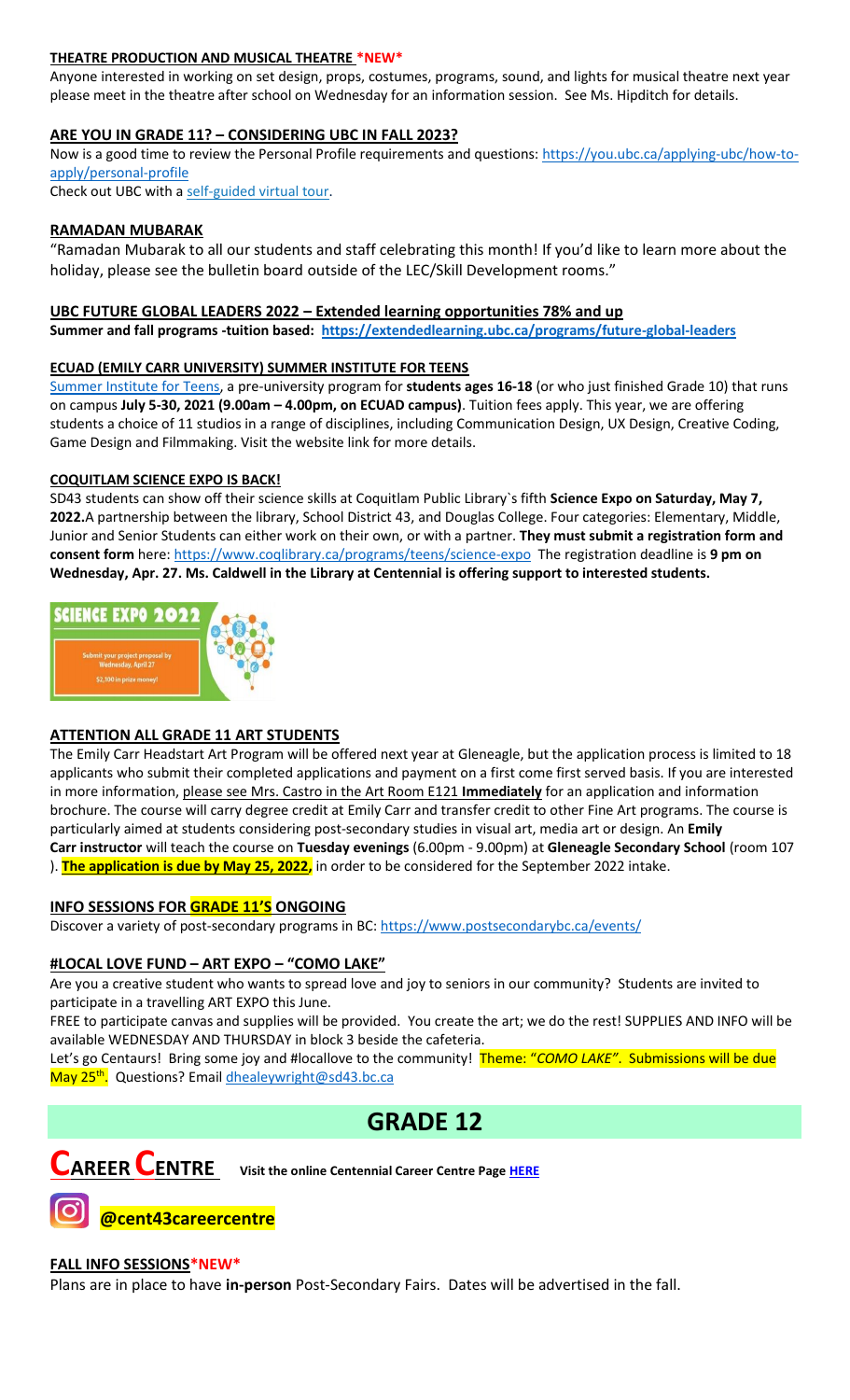# **UPCOMING INFO SESSIONS\*NEW\***

Experience VCC, Douglas College, BCIT trades/tech, UVIC, and U of T <https://www.sd43.bc.ca/school/centennial/ProgramsServices/CareerCentre/Pages/default.aspx#/=>

## **SUMMER JOB SEARCH? \*NEW\***

Job Bank - <https://www.jobbank.gc.ca/jobsearch/jobposting/35965594?source=searchresults> Indeed (Coquitlam) <https://ca.indeed.com/jobs?q=summer%20student%202022&l=British%20Columbia&vjk=23313e5494867a53>

# **VOLUNTEER OPPORTUNITES THIS SPRING\*NEW\***

Festivals and events are returning. Volunteers are needed! Career Centre - Centennial Secondary School [\(sd43.bc.ca\)](https://www.sd43.bc.ca/school/centennial/ProgramsServices/CareerCentre/experiences/Pages/default.aspx#/=)

### **UNIVERSITY OF TORONTO PROSPECTIVE STUDENT INFO SESSION – IN-PERSON\*NEW\***

**Date: Sunday, April 24th** from 10:00 AM until 12:00 PM Check-in begins at 9:30 AM **Location: Fairmont Waterfront** *900 Canada Pl, Vancouver, BC V6C 3L5* **[PROSPECTIVE STUDENT EVENT](https://mx.technolutions.net/ss/c/VpDhrCrvzjOrNk6AZ3TbHjFLbqWBZPhhofjteQ2YNx82CaUosH1dcVhwZYliQGg4fqoAmVG1Ka_8jV1ZqG7kHkEUUWMfwc8VPjIe6VXHcqaY02ME2QCvDFADSudDQ-wU/3kx/RvkltXeQS-KcXTsaf7PNeQ/h1/qokCettkLEwcVkww2NiO3af-alqvB1eOXLnFAgxLQVQ)  [REGISTRATION](https://mx.technolutions.net/ss/c/VpDhrCrvzjOrNk6AZ3TbHjFLbqWBZPhhofjteQ2YNx82CaUosH1dcVhwZYliQGg4fqoAmVG1Ka_8jV1ZqG7kHkEUUWMfwc8VPjIe6VXHcqaY02ME2QCvDFADSudDQ-wU/3kx/RvkltXeQS-KcXTsaf7PNeQ/h1/qokCettkLEwcVkww2NiO3af-alqvB1eOXLnFAgxLQVQ)**

## **EDUCATION USA WEBINAR/VIRTUAL FAIR (NCAA ELIGIBILITY) \*NEW\***

Thursday, April 21, 2022, 2:00 pm – 6:00 pm 2:00 pm EDT - Event begins 4:00 pm EDT - NAIA eligibility and updates 4:30 pm EDT - **NCAA eligibility** and updates The event is free to attend! VISIT the website: <https://www.educationusacanada.ca/april-21-virtual-fair/>

#### **KPU NEXT STEPS WORKSHOPS – MAY\*NEW\***

Next Steps Workshop, **May 16th, 3:30pm** Next Steps Workshop, **May 18th, 12 - 12:30,** condensed lunch time power session.

Register for a [Next Steps Workshop](http://crm-link.kpu.ca/c/7/eyJhaSI6MTY0ODQwMjEsImUiOiJkaGVhbGV5d3JpZ2h0QHNkNDMuYmMuY2EiLCJyaSI6ImNvbnRhY3QtNGZkMzgzYmJkZmY3ZWExMWE4MTUwMDBkM2EwYzhjNmQtZDI5MWU3MGZkMWYyNDJlYjk5OGU2OTFmYjc2ZGZmMjMiLCJycSI6IjAyLWIyMjEwMy0zOTg5OTViYTI1NGQ0NDE2YjBlMDQyODJkZjY3MTlhNiIsInBoIjpudWxsLCJtIjpmYWxzZSwidWkiOiIyIiwidW4iOiIiLCJ1IjoiaHR0cHM6Ly93d3cua3B1LmNhL2luZm8tc2Vzc2lvbnMvZnV0dXJlLXN0dWRlbnRzL25leHQtc3RlcHMvbWF5LTIwMjI_X2NsZGVlPVpNTFlTR1BPYXdvdUI0T0xzQnBsUHZFU0g1eUhvbnhCQlpuNFlnYzRINkV6V0ZWOVpLUWpKTmxic0hFM3RVQmImcmVjaXBpZW50aWQ9Y29udGFjdC00ZmQzODNiYmRmZjdlYTExYTgxNTAwMGQzYTBjOGM2ZC1kMjkxZTcwZmQxZjI0MmViOTk4ZTY5MWZiNzZkZmYyMyZlc2lkPTFkZmIzOThiLTRiYmItZWMxMS05ODNmLTAwMjI0ODNjYzE1YSJ9/SBu6RJHIXI6GRb2GoyGQMA)

#### **UPCOMING INFO SESSIONS**

Experience VCC, Douglas College, BCIT trades/tech, UVIC, and U of T [https://www.sd43.bc.ca/school/centennial/ProgramsServices/CareerCentre/postsecondary/Pages/default.aspx?login=-](https://www.sd43.bc.ca/school/centennial/ProgramsServices/CareerCentre/postsecondary/Pages/default.aspx?login=-925640762#/=)  $925640762\frac{\#}{2}$ 

## **LOCAL SCHOLARSHIP APPLICANTS**

Thank you to all applicants. Winners will be advised at commencement.



## **SAVE THE DATE FOR EXPERIENCE VCC**

Our virtual open house is back! **Mark your calendars for** Wednesday, April 20 and Thursday, April 21 to come learn about VCC's programs, meet instructors, and ask all the questions you want. [See the schedule](https://vcc.us2.list-manage.com/track/click?u=265d8acc7aa162eb26eb78d5e&id=8da9ab4282&e=d1966a5f66) and register for your free, online sessions now.

## **CAMP IGNITE – FIREFIGHTING CAMP FOR GIRLS (15-18)**

Camp Ignite is traditionally a four-day overnight camp that educates and inspires young women to follow their dreams. We aim to show our campers a future of limitless opportunities and demonstrate that anything is possible. The camp is open to BC girls in grades 11-12 (ages 15-18).<https://campignite.com/> Application:<https://campignite.com/join-us>

#### **AWARDS PAGE:**

**<https://www.sd43.bc.ca/school/centennial/ProgramsServices/CareerCentre/financeawards/Pages/default.aspx#/=>**

#### **HAVE YOU WON A SCHOLARSHIP?**

Fill out the form at the link or QR code to be added to the commencement programme. [https://forms.office.com/Pages/ResponsePage.aspx?id=74xl2ZICUkKZJWRC3iSkSwuEIlUQFhBOpXf92UwjudZURDgzNlU4](https://forms.office.com/Pages/ResponsePage.aspx?id=74xl2ZICUkKZJWRC3iSkSwuEIlUQFhBOpXf92UwjudZURDgzNlU4NEpMVzRFR0lLV0NaNU1EOVBGWC4u) [NEpMVzRFR0lLV0NaNU1EOVBGWC4u](https://forms.office.com/Pages/ResponsePage.aspx?id=74xl2ZICUkKZJWRC3iSkSwuEIlUQFhBOpXf92UwjudZURDgzNlU4NEpMVzRFR0lLV0NaNU1EOVBGWC4u)



**SPORTS**

#### **SENIOR GIRLS SOCCER\*NEW\***

The first-place showdown was no contest as Cent dominated Riverside from start to finish with a massive 9-0 win. Tara Krsmanovic led with 4 goals; Sarah Caravatta & Kaitlyn Johnson had 2 each with Dani Coss getting the game winner. Kaitlan Cerney had 4 assists with Ava Ferriera getting 2 helpers. Next up is a home contest Thursday vs HWoods.